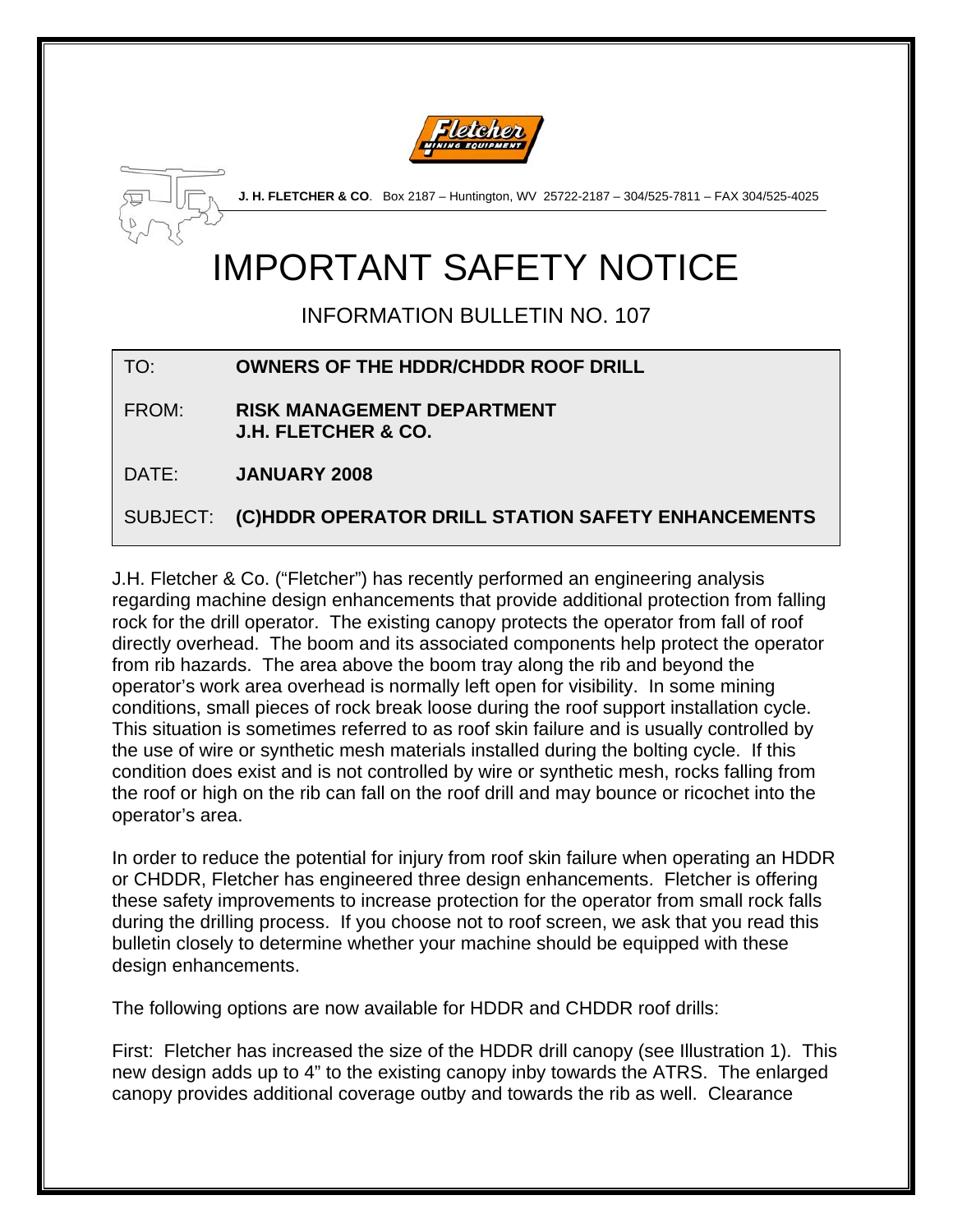Information Bulletin 107 January 2008 Page 2

between the canopy and drill mast is reduced and must be evaluated to determine if this is a feasible option. Additionally, if your machine has an "L" style ATRS you may not be able to utilize this enlarged canopy.

Second: Fletcher can provide a rocker pad with an outby extension for your TRS beam (see Illustration 2). The extension helps to reduce the gap between the outby edge of the ATRS rocker pad and the center of the drill head. The extension reduces clearance between the mast and ATRS. There is a risk that the extension could become fouled with other components or parts. Close attention and observation by the operator is essential when extensions are used. Damage to the mast or ATRS could occur.

Third: Fletcher developed a rib shield for each drill boom operator (see Illustration 3). The rib shield attaches to the canopy to provide lateral protection from small rocks that might enter the drill control station. The addition of this component will reduce the collapsed height of the drill canopy.

If you decide to purchase these components, we request you contact our sales department and provide the serial number and machine model to which you intend to add one or more of these new components. Our overseas customers should still contact their Fletcher authorized distributor.

All new certified components will be provided with proper MSHA documentation. Training material will be provided once these components are installed. Additional training will be available by contacting your local Fletcher sales/service representative.

If you previously owned a Fletcher machine and have sold it, we ask that you notify Fletcher's Risk Management Department regarding the identity of the new owners (304/525-7811, ext. 240 or dcooper@jhfletcher.com). This information will enable Fletcher to notify them about these new safety enhancements and afford them an opportunity to improve the working conditions for their employees.

If you have any questions concerning this bulletin, or on the technical application of these components to your machine, please contact your Fletcher sales/service representative.

THIS DOCUMENT, WHOLE OR IN PART, MAY NOT BE REPRODUCED IN ANY FORM WITHOUT THE PERMISSION OF J.H. FLETCHER & CO. CONTACT THE RISK MANAGEMENT DEPARTMENT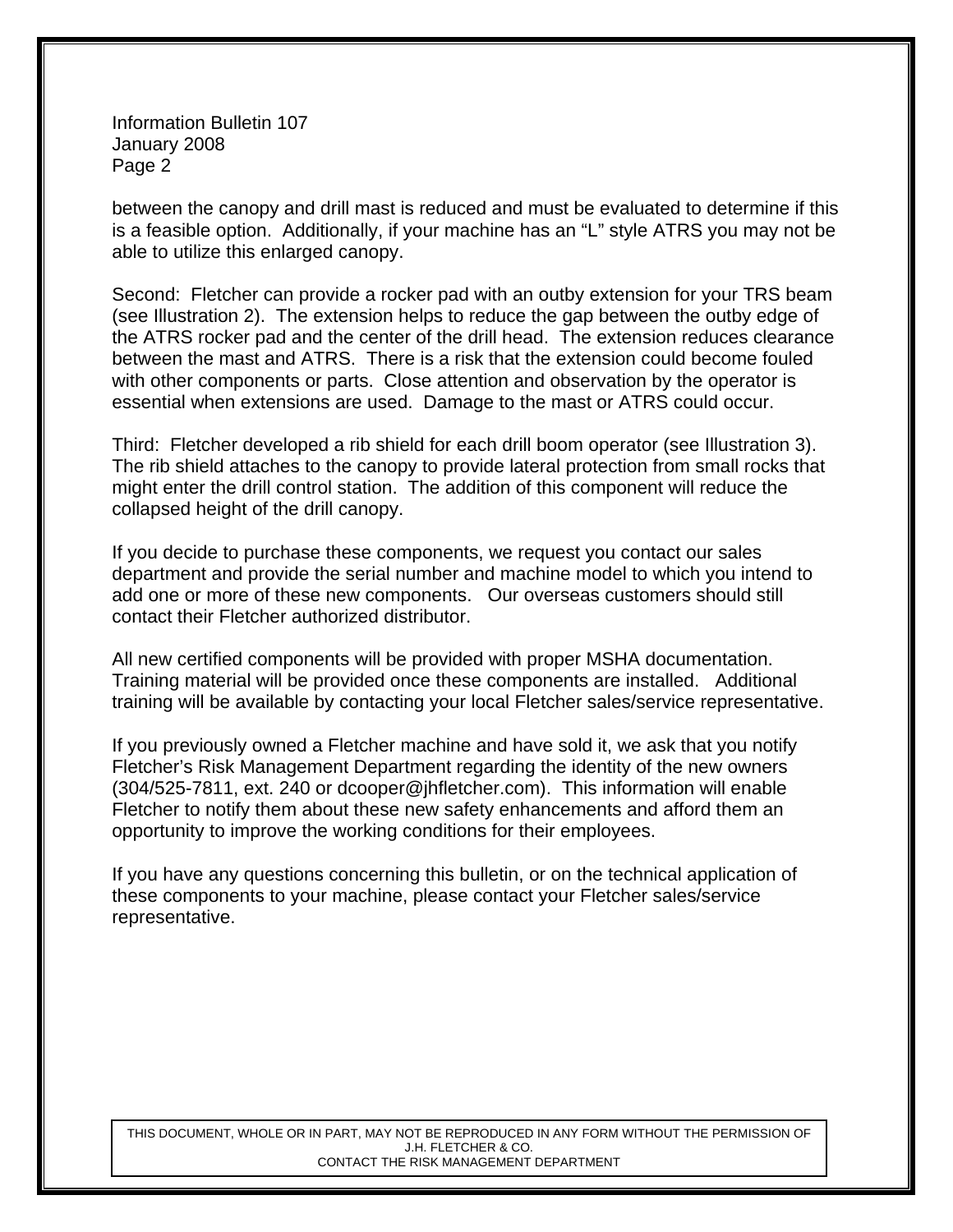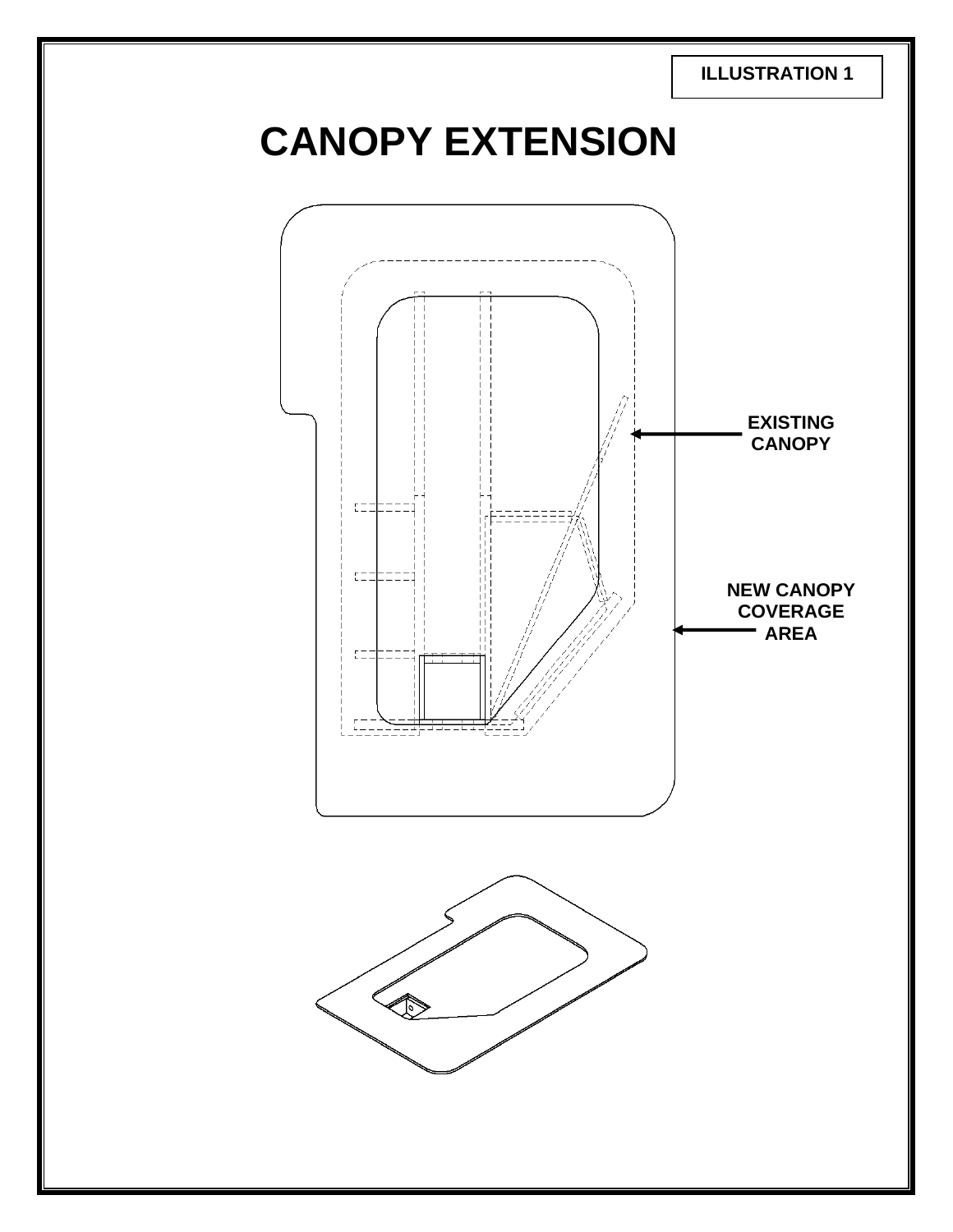**ILLUSTRATION 2**